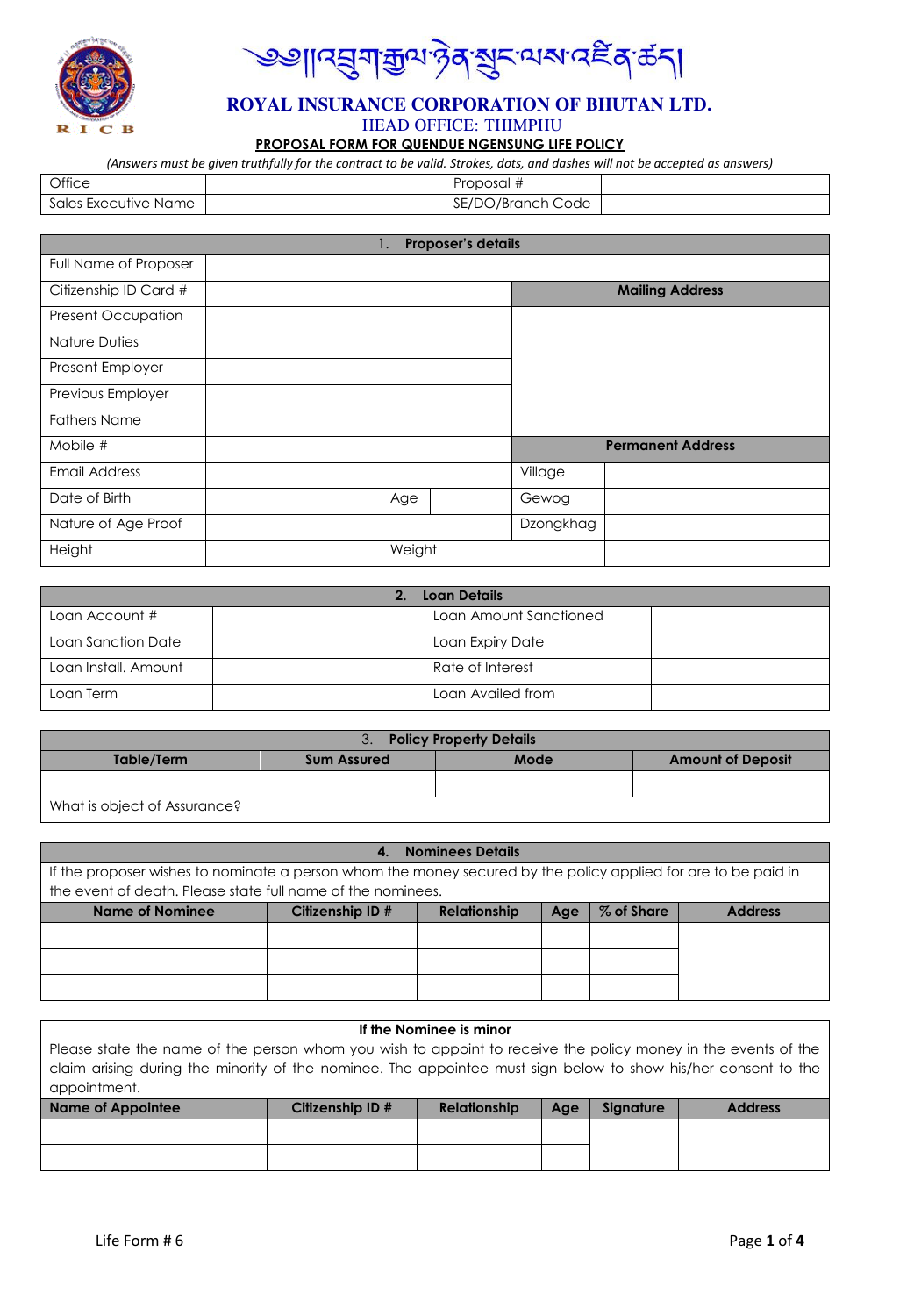

<mark>৩৩</mark>॥৭য়ৢঀ৾ড়ৢঢ়<sub>৸</sub>ৡ৾ঀ৾*য়৾ৼ*৽৸৶৻৻ৼৣৼ৾ঀ৾ৼঢ়৾৾

# **ROYAL INSURANCE CORPORATION OF BHUTAN LTD.**

HEAD OFFICE: THIMPHU

| If employed in the Armed Forced (RBP, RBG, RBA & Private Security) please state<br>5. |                                                                                                                    |                                                                |                                          |                               |                     |               |  |
|---------------------------------------------------------------------------------------|--------------------------------------------------------------------------------------------------------------------|----------------------------------------------------------------|------------------------------------------|-------------------------------|---------------------|---------------|--|
| To which wing you                                                                     | <b>Your Rank</b>                                                                                                   |                                                                | <b>Your Medical</b><br>Date of your Last |                               | Were you below A-1, |               |  |
| belong                                                                                |                                                                                                                    | <b>Medical Examination</b>                                     |                                          | <b>Category Thereafter</b>    | if so when?         |               |  |
|                                                                                       |                                                                                                                    |                                                                |                                          |                               |                     |               |  |
|                                                                                       |                                                                                                                    |                                                                |                                          |                               |                     |               |  |
|                                                                                       | Have you any prospect or intention of engaging in Aviation or entering Naval or Military Services or taking up any |                                                                |                                          |                               |                     |               |  |
| other hazardous pursuit? If so give details                                           |                                                                                                                    |                                                                |                                          |                               |                     |               |  |
|                                                                                       |                                                                                                                    |                                                                |                                          |                               |                     |               |  |
|                                                                                       |                                                                                                                    |                                                                |                                          |                               |                     |               |  |
|                                                                                       |                                                                                                                    |                                                                |                                          |                               |                     |               |  |
|                                                                                       |                                                                                                                    |                                                                |                                          |                               |                     |               |  |
|                                                                                       | 6.                                                                                                                 | State below the details of your (Proposer's) previous policies |                                          |                               |                     |               |  |
| Policy #                                                                              | <b>Name of Insuring</b>                                                                                            | <b>Sum Assured</b>                                             | <b>Products</b>                          | Year of                       | AB                  | <b>Policy</b> |  |
|                                                                                       | Agency                                                                                                             |                                                                |                                          | <i><u><b>Issuance</b></u></i> | Covered?            | <b>Status</b> |  |
|                                                                                       |                                                                                                                    |                                                                |                                          |                               |                     |               |  |
|                                                                                       |                                                                                                                    |                                                                |                                          |                               |                     |               |  |
|                                                                                       |                                                                                                                    |                                                                |                                          |                               |                     |               |  |

|        | <b>Family History of the Proposer</b><br>7. |               |                    |                         |                        |                       |                               |  |  |  |
|--------|---------------------------------------------|---------------|--------------------|-------------------------|------------------------|-----------------------|-------------------------------|--|--|--|
|        |                                             | <b>LIVING</b> |                    |                         | <b>DEAD</b>            |                       |                               |  |  |  |
| Family | Nos.                                        | Age           | State of<br>Health | Year of<br><b>Death</b> | Age at<br><b>Death</b> | <b>Cause of Death</b> | <b>Duration of</b><br>illness |  |  |  |
| Father |                                             |               |                    |                         |                        |                       |                               |  |  |  |
| Mother |                                             |               |                    |                         |                        |                       |                               |  |  |  |
|        | <b>Brothers</b>                             |               |                    |                         |                        |                       |                               |  |  |  |
| Living |                                             |               |                    |                         |                        |                       |                               |  |  |  |
| Dead   |                                             |               |                    |                         |                        |                       |                               |  |  |  |
|        | Sisters                                     |               |                    |                         |                        |                       |                               |  |  |  |
| Living |                                             |               |                    |                         |                        |                       |                               |  |  |  |
| Dead   |                                             |               |                    |                         |                        |                       |                               |  |  |  |
| Spouse |                                             |               |                    |                         |                        |                       |                               |  |  |  |
|        | Children                                    |               |                    |                         |                        |                       |                               |  |  |  |
| Living |                                             |               |                    |                         |                        |                       |                               |  |  |  |
| Dead   |                                             |               |                    |                         |                        |                       |                               |  |  |  |

|                                                                                                           | 8.<br><b>Personal History of the Proposer</b>                                                         |  |             |     |  |  |  |  |
|-----------------------------------------------------------------------------------------------------------|-------------------------------------------------------------------------------------------------------|--|-------------|-----|--|--|--|--|
|                                                                                                           | What has been your usual state of health?                                                             |  |             |     |  |  |  |  |
| Have you any defect or deformity? If so give details.                                                     |                                                                                                       |  |             |     |  |  |  |  |
|                                                                                                           | State number of missing teeth                                                                         |  |             |     |  |  |  |  |
|                                                                                                           | For how many missing teeth denture is worn.                                                           |  |             |     |  |  |  |  |
|                                                                                                           | <b>Medical questionnaires (Please tick)</b><br>9.                                                     |  |             |     |  |  |  |  |
| a.                                                                                                        | Has any of your relations living or dead suffered from any hereditary disease like diabetics,         |  |             | No  |  |  |  |  |
|                                                                                                           | Yes<br>insanity, asthma, cancer, leprosy, etc                                                         |  |             |     |  |  |  |  |
| b. Persistent cough, asthma, bronchitis, pneumonia, pleurisy, spitting of blood tuberculosis or any       |                                                                                                       |  |             |     |  |  |  |  |
|                                                                                                           | Yes<br>Nο<br>diseases of lungs?                                                                       |  |             |     |  |  |  |  |
| High or low blood pressure. Rheumatic, fever, pains in chest, number of attacks, dates,<br>$\mathsf{C}$ . |                                                                                                       |  |             |     |  |  |  |  |
|                                                                                                           | Yes<br>Nο<br>breathlessness, palpitation, infection or any other diseases of the heart or arteries?   |  |             |     |  |  |  |  |
| d.                                                                                                        | Peptic ulcer, colitis, jaundice, piles, dysentery or any disease of stomach, liver, spleen, gall      |  |             |     |  |  |  |  |
|                                                                                                           | bladder or pancreas?                                                                                  |  | Yes         | No  |  |  |  |  |
| e.                                                                                                        | Any disease of kidney, prostate or urinary system?<br>Yes<br>No.                                      |  |             |     |  |  |  |  |
| f.                                                                                                        | Paralysis, insanity, epilepsy, fits or any kind of nervous breakdown or any other diseases of the     |  |             |     |  |  |  |  |
|                                                                                                           | brain or the nervous system?                                                                          |  | Yes         | Nο  |  |  |  |  |
| g.                                                                                                        | Hernia, hydrocele, varicocele, fistula, varicose veins, skin eruption, filariasis, goiter, gonorrhea, |  | Yes         | No. |  |  |  |  |
|                                                                                                           | Life Form # 6                                                                                         |  | Page 2 of 4 |     |  |  |  |  |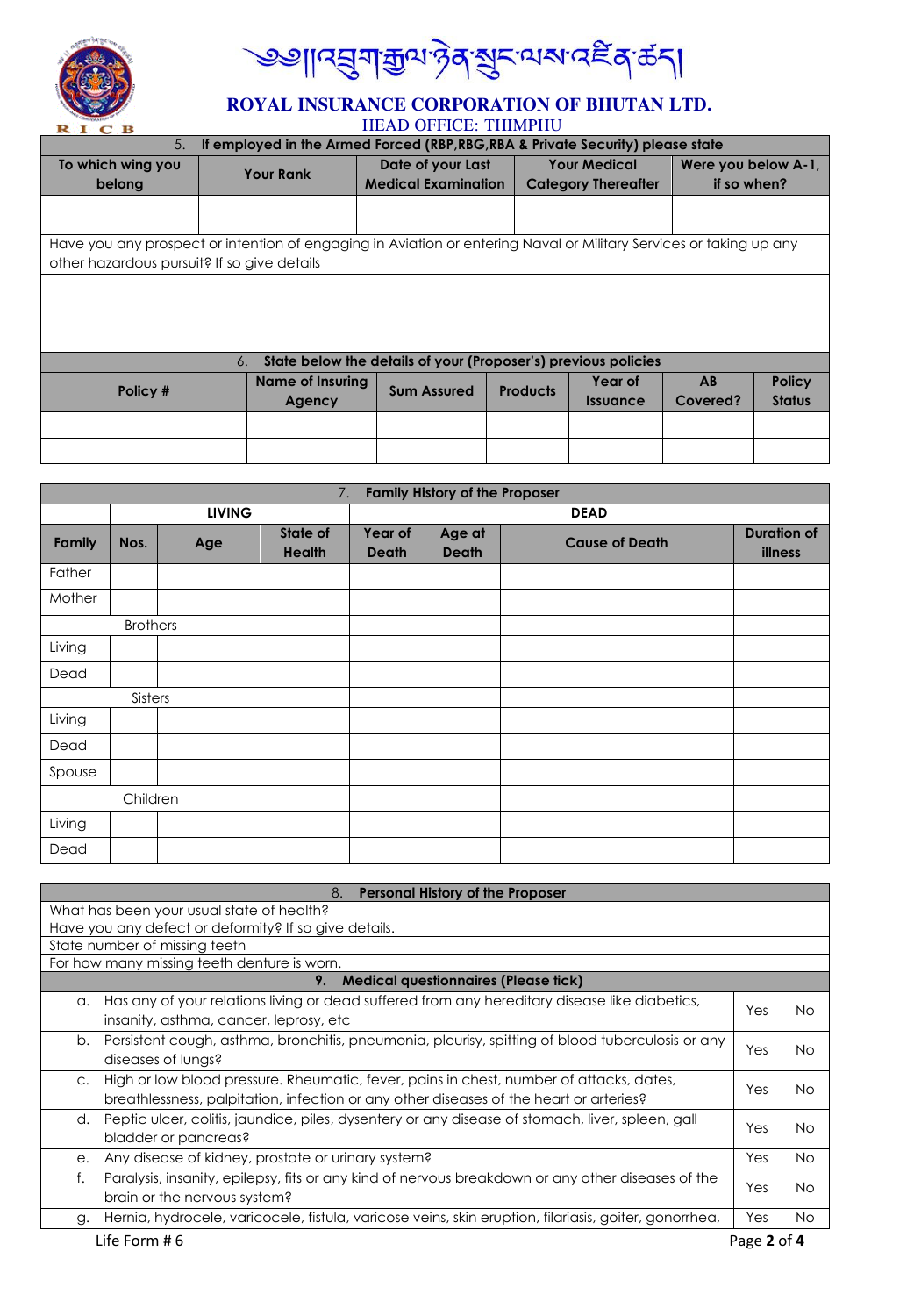

୲୳য়য়৸য়৸ড়৸ৼঀৼৼ৸৸ৼ৻ৼঀ৻ড়৻৸

#### **ROYAL INSURANCE CORPORATION OF BHUTAN LTD.** HEAD OFFICE: THIMPHU

|                                                                                                                                                      | syphilis or any other Venereal disease?                       |                                                                                                                         |     |     |  |  |  |
|------------------------------------------------------------------------------------------------------------------------------------------------------|---------------------------------------------------------------|-------------------------------------------------------------------------------------------------------------------------|-----|-----|--|--|--|
| h.                                                                                                                                                   | Cancer, leprosy, rheumatism, gout, enlarged glands or tumors? |                                                                                                                         |     |     |  |  |  |
| Any disease of the ear, nose, throat or eye including defective sights or hearing and<br>Ι.<br>discharge from the ears?                              |                                                               |                                                                                                                         |     |     |  |  |  |
| Have you been suspected of diabetes or are you suffering from diabetes or have ever<br>$\mathsf{L}$<br>passed sugar, albumin, pus or blood in urine? |                                                               |                                                                                                                         |     |     |  |  |  |
| Did you ever have any operation, accident or inquiry?<br>k.                                                                                          |                                                               |                                                                                                                         |     |     |  |  |  |
| Have you ever had an Electrocardiogram (ECG), X-Ray or screening of blood, urine or stool<br>Ι.<br>Yes<br>examination?                               |                                                               |                                                                                                                         |     |     |  |  |  |
|                                                                                                                                                      | state quantity consumed per day.                              | m. Do you or have you ever used alcoholic drinks, narcotics or any other drugs? If so, what? Also                       | Yes | No. |  |  |  |
|                                                                                                                                                      |                                                               | If "Yes" describes fully each ailment giving its nature, the number of attacks, dates, duration, severity, treatment of |     |     |  |  |  |
|                                                                                                                                                      |                                                               | doctors consulted giving reference to the questions  details of Question #.                                             |     |     |  |  |  |
|                                                                                                                                                      |                                                               |                                                                                                                         |     |     |  |  |  |
|                                                                                                                                                      | 10. Income Details                                            |                                                                                                                         |     |     |  |  |  |
|                                                                                                                                                      | Your Education Qualification, If any                          | Your Monthly Average income                                                                                             |     |     |  |  |  |
| State Source of Income<br>Do you pay Income Tax?<br>Yes                                                                                              |                                                               |                                                                                                                         |     | No  |  |  |  |

| 11. Additional questions for FEMALE proposer                                          |                  |                      |                                                  |             |  |               |           |                                        |          |     |               |
|---------------------------------------------------------------------------------------|------------------|----------------------|--------------------------------------------------|-------------|--|---------------|-----------|----------------------------------------|----------|-----|---------------|
| Married                                                                               |                  | Yes                  | If yes please do fill up husband's details<br>No |             |  |               |           |                                        |          |     |               |
| Husband's Name                                                                        |                  |                      |                                                  |             |  |               |           |                                        |          |     |               |
| His Occupation                                                                        |                  |                      |                                                  |             |  |               |           |                                        |          |     |               |
| His average monthly income                                                            |                  |                      |                                                  |             |  |               |           |                                        |          |     |               |
| Does your husband have any Life insurance policies?                                   |                  |                      |                                                  |             |  | Yes           | <b>No</b> | If yes give details                    |          |     |               |
| Policy #                                                                              | Name of Insuring |                      |                                                  |             |  | Products      |           | Year of                                | AB       |     | Policy        |
|                                                                                       |                  | Agency               |                                                  | Sum Assured |  |               |           | <i><u><b>Issuance</b></u></i>          | Covered? |     | <b>Status</b> |
|                                                                                       |                  |                      |                                                  |             |  |               |           |                                        |          |     |               |
|                                                                                       |                  |                      |                                                  |             |  |               |           |                                        |          |     |               |
| State the last date of menstruation                                                   |                  |                      |                                                  |             |  |               |           | Did you have any complications related |          | Yes | No.           |
|                                                                                       |                  |                      |                                                  |             |  | to pregnancy? |           |                                        |          |     |               |
| State the last date of delivery                                                       |                  | Are you Pregnant now |                                                  |             |  | Yes           | No.       |                                        |          |     |               |
| Have you suffered or are you suffering from any diseases of breast, ovaries or uterus |                  |                      |                                                  |             |  | Yes           | No.       |                                        |          |     |               |
| DECLARATION BY THE PROPOSER                                                           |                  |                      |                                                  |             |  |               |           |                                        |          |     |               |

| Question                                      |  |
|-----------------------------------------------|--|
| Do you want to receive SMS on this?           |  |
| If the answer is YES, Please provide Mobile # |  |

I/We ........................................................................................................for whom and on whose behalf, proposed to assure the life under this policy herein before, do hereby declare that the statements and answers have been given by me after fully understanding the questions and the same are true, completed in every particulars and that I have not withheld any information. Further, I do hereby agree and declare that these statements and this declaration shall be the basis of the contract of assurance between me and the Royal Insurance Corporaion of Bhutan Limited and that if any untrue averment be contained therein, the said contract shall be null and void *ab intio* and all moneys which shall have been paid in respect thereof shall stand forfeited to the Corporation.

#### Proposer"s Signature

Notwithstanding the provision of any law, usage, custom or convention for the time being in force prohibiting any doctor, hospital, and/or employer from divulging any knowledge or information about me concerning my health or employment on any kind whatsoever in the policy contract issued to me, I hereby agree, that such authority having such knowledge or informatiuon, shall at any time be at liberty to divulge any such knowledge to the Corporation.